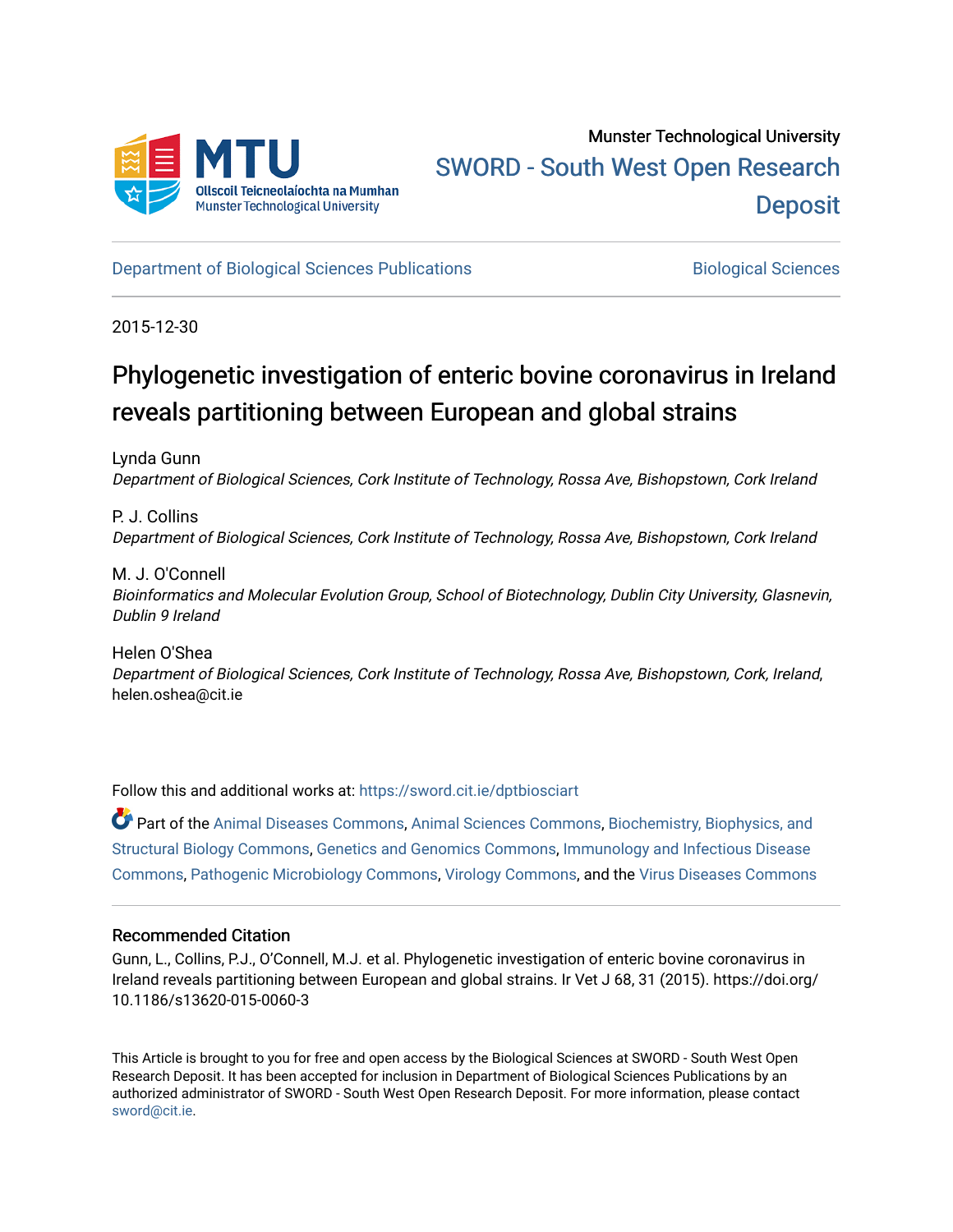# SHORT REPORT NAMEL AND THE SHORT CONSIDERED AS A SERIES OPEN ACCESS



Phylogenetic investigation of enteric bovine coronavirus in Ireland reveals partitioning between European and global strains

L. Gunn<sup>1</sup>, P. J. Collins<sup>1</sup>, M. J. O'Connell<sup>2</sup> and H. O'Shea<sup>1\*</sup>

# Abstract

Background: Bovine coronavirus is a primary cause of neonatal calf diarrhea worldwide, and is also associated with acute diarrhea in adult cattle during the winter season. There are no reports on molecular characterization of bovine coronavirus in Ireland, and little data exists apart from serological studies.

Findings: In this study, 11 neonatal (mean age 9 days) calf BCoV strains from the south of Ireland were collected over a one year period and characterized using molecular methods. The spike gene which encodes a protein involved in viral entry, infectivity and immune response shows the most variability amongst the isolates and was subsequently selected for in depth analysis. Phylogenetic analysis of the spike gene revealed that the Irish strains clustered with novel BCoV strains from Europe in a unique clade, possibly indicating lineage partitioning. Direct analysis of alignments identified amino acid changes in the spike protein unique to the Irish clade.

Conclusion: Thus, monitoring of bovine coronavirus in Ireland is important as the current isolates in circulation in the south of Ireland may be diverging from the available vaccine strain, which may have implications regarding future BCoV vaccine efficacy.

Keywords: Bovine coronavirus, Spike protein, Sequence analysis

## Findings

Coronaviruses (CoV, family Coronaviridae) are large enveloped viral particles containing a positive sense single stranded RNA genome (26–30 kb), coding for several structural proteins, including polymerase (Pol), nucleocapsid (N), membrane (M), hemagglutinin-esterase (HE), spike (S) proteins and several non-structural proteins (NSPs). Coronaviruses have been associated with respiratory and enteric infections in humans and ruminants [[1](#page-6-0)].

Enteric Bovine coronavirus (BCoV) replicates in the epithelial cells of the gut, destroying villi, resulting in severe, often bloody diarrhea in calves, which can be life threatening, due to loss of electrolytes and malnutrition [\[2\]](#page-6-0). Disease in calves usually occurs within the first month of life,

Full list of author information is available at the end of the article

with respiratory and enteric infections being the most common conditions diagnosed. In adult cows, as a result of close confinement during transport or housing, BCoV is associated with winter dysentery and shipping fever [[2](#page-6-0)]. The spike proteins of BCoV play an important role in immune response, eliciting both cellular immune responses and neutralizing antibodies [[3\]](#page-6-0).

BCoV has been detected in Ireland using molecular or immunological techniques [[4](#page-6-0)–[6\]](#page-6-0), but it has not been characterized or compared to other global BCoV strains. Enteric pathogens frequently isolated from neonatal calves with enteritis in Ireland are rotavirus, cryptosporidium and much less frequently, coronavirus [\[7](#page-6-0)]. Currently in Ireland, a trivalent vaccine is licensed for the immunization of pregnant cows against rotavirus, coronavirus and Escherichia coli, confering passive immunity to calves, the coronavirus aspect of the vaccine is based on an inactivated Mebus strain. [\[8](#page-6-0)] In this study we aimed to: (i) characterize



© 2015 Gunn et al. Open Access This article is distributed under the terms of the Creative Commons Attribution 4.0 International License [\(http://creativecommons.org/licenses/by/4.0/](http://creativecommons.org/licenses/by/4.0/)), which permits unrestricted use, distribution, and reproduction in any medium, provided you give appropriate credit to the original author(s) and the source, provide a link to the Creative Commons license, and indicate if changes were made. The Creative Commons Public Domain Dedication waiver [\(http://creativecommons.org/publicdomain/zero/1.0/](http://creativecommons.org/publicdomain/zero/1.0/)) applies to the data made available in this article, unless otherwise stated.

<sup>\*</sup> Correspondence: [helen.oshea@cit.ie](mailto:helen.oshea@cit.ie) <sup>1</sup>

<sup>&</sup>lt;sup>1</sup>Department of Biological Sciences, Cork Institute of Technology, Rossa Ave, Bishopstown, Cork, Ireland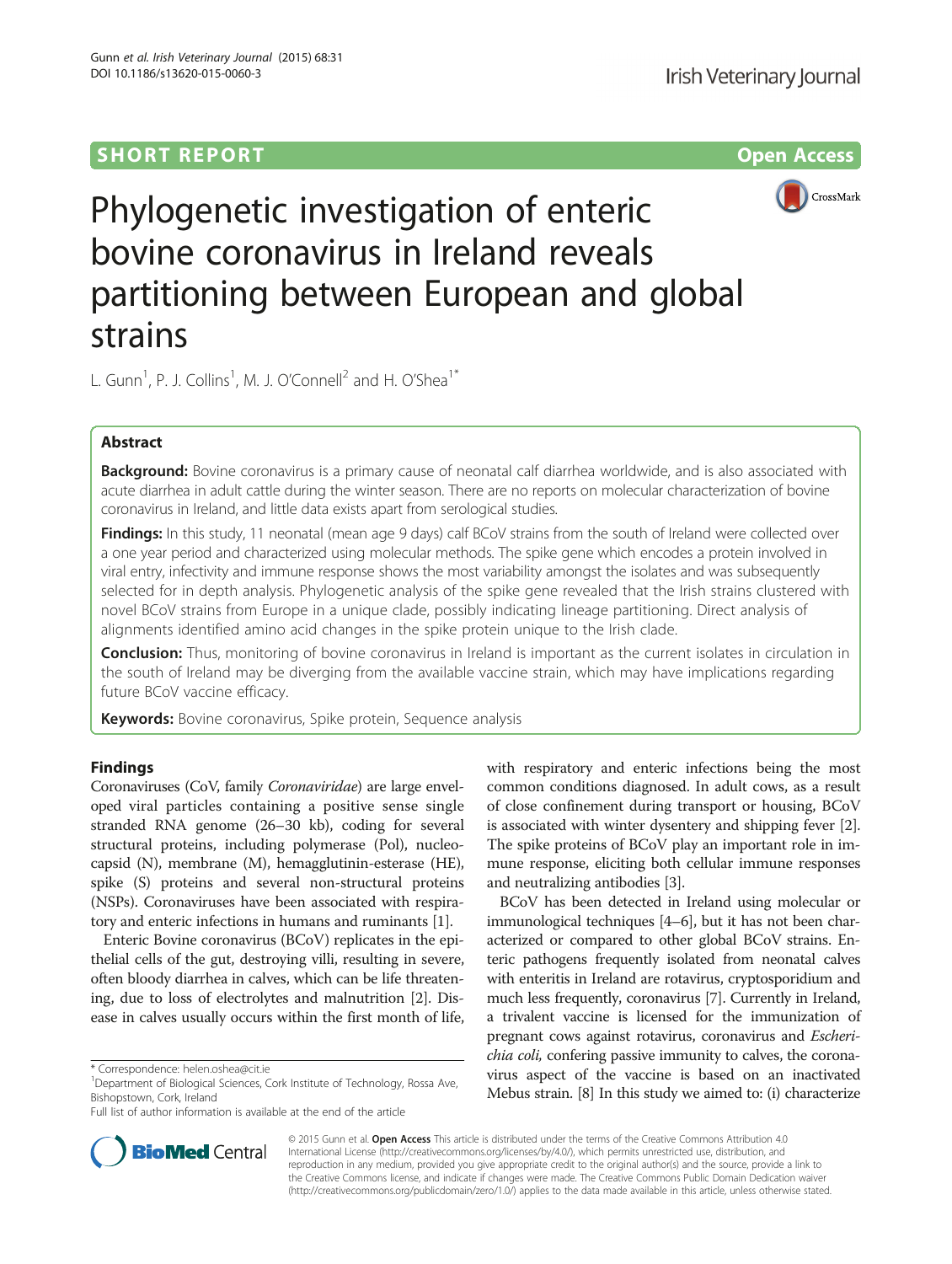<span id="page-2-0"></span>bovine coronavirus in the South of Ireland via analysis of the Spike gene, and (ii) compare Irish BCoV to global and vaccine isolates to identify variations in the hyper-variable region of the spike gene.

### Methods

Faecal samples were collected from the Cork Regional Veterinary Laboratory (CRVL) after they had tested positive for coronavirus using an immunochromatographic commercial kit (ICK), Corona Vet (Serosep, Ireland). Faecal samples were also screened for rotavirus, cryptosporidium and Salmonella. A total of 11 coronavirus positive samples were collected from neonatal calves, mean age 9 days, presenting with diarrhea between 2010 and 2011. Samples were stored at −80 °C prior to analysis.

Prior to extraction, faecal samples were homogenized in an equal volume of 0.89 % NaCl, centrifuged and filtered using a 0.20 μm pore size. The RNA was then extracted from the cell free fluid using Qiagen Viral RNA mini kit (Qiagen), following the manufacturers' instructions. Extracted RNA was stored at −20 °C prior to analysis. Extracted RNA was tested for the presence of Coronavirus using degenerate oligonucleotide primers

described previously [\[9](#page-6-0)], targeting a 250 bp region of the polymerase gene. A nested PCR was used to amplify the spike (S) gene [\[10](#page-6-0)], specifically the hypervariable region (HVR) [[11](#page-6-0)].

Following analysis of this region, the most variable isolate was selected for complete characterization of the S gene using primers previously described [\[12](#page-6-0), [13](#page-6-0)]. Reactions were carried out using Enhanced Avian Reverse Transcriptase kit (Sigma-Aldrich), following the manufacturers' instructions, all reactions were carried out using a Biometra T3000 thermocycler. Amplified products were run on 1.5 % agarose gels, stained with ethidium bromide and visualized using a UV light transilluminator. Bands containing positive samples were cleaned using Roche High Pure PCR clean kit (Roche) and sequenced using a commercial service (MWG Eurofins, Germany).

Resulting sequence data was then analysed and edited using Bioedit v7.0.9.0 [[14\]](#page-6-0) and online BLAST tool (<http://blast.ncbi.nlm.nih.gov/Blast.cgi>), to identify homologous strains. Sequence alignment was carried out using Clustal W in Bioedit [\[14](#page-6-0)], and a sequence alignment profile generated (Fig. 1). For analysis of the whole S gene, contigs

| Mebus                                                                                                                                             | RENPSTWNRR FGFTEQFVFK PQPVGVFTHH DVVYAQHCFK APSNFCPCKL DGSLCVGNGP GIDAGYKNSG IGTCPAGTNY LTCHNAAQCN CLCTPDPITS<br>100                            |  |  |  |  |  |  |
|---------------------------------------------------------------------------------------------------------------------------------------------------|-------------------------------------------------------------------------------------------------------------------------------------------------|--|--|--|--|--|--|
| <b>F15</b>                                                                                                                                        | 100                                                                                                                                             |  |  |  |  |  |  |
| OK                                                                                                                                                | 100                                                                                                                                             |  |  |  |  |  |  |
| $LY-138$                                                                                                                                          | 100                                                                                                                                             |  |  |  |  |  |  |
| LSU                                                                                                                                               | 100                                                                                                                                             |  |  |  |  |  |  |
| LUN                                                                                                                                               | 100                                                                                                                                             |  |  |  |  |  |  |
| <b>ENT</b>                                                                                                                                        | 100                                                                                                                                             |  |  |  |  |  |  |
| <b>BCQ571</b>                                                                                                                                     | 100                                                                                                                                             |  |  |  |  |  |  |
| KCD10                                                                                                                                             | 100                                                                                                                                             |  |  |  |  |  |  |
| KWD12                                                                                                                                             | 100                                                                                                                                             |  |  |  |  |  |  |
| v270                                                                                                                                              | 100                                                                                                                                             |  |  |  |  |  |  |
| Maybeque                                                                                                                                          | 100                                                                                                                                             |  |  |  |  |  |  |
|                                                                                                                                                   | 100                                                                                                                                             |  |  |  |  |  |  |
| <b>Bubalus</b>                                                                                                                                    | 100                                                                                                                                             |  |  |  |  |  |  |
| 339/06                                                                                                                                            | 100                                                                                                                                             |  |  |  |  |  |  |
| RVLC4                                                                                                                                             | 100                                                                                                                                             |  |  |  |  |  |  |
| RVLC7                                                                                                                                             | 100                                                                                                                                             |  |  |  |  |  |  |
| RVLC9                                                                                                                                             | 100                                                                                                                                             |  |  |  |  |  |  |
| RVLC10                                                                                                                                            | .AD.  T S.S<br>100                                                                                                                              |  |  |  |  |  |  |
|                                                                                                                                                   |                                                                                                                                                 |  |  |  |  |  |  |
| Mebus                                                                                                                                             | KSTGPYKCPQ TKYLVGIGEH CSGLAIKSDY CGGNPCTCQP QAFLGWSVDS CLQG 154                                                                                 |  |  |  |  |  |  |
| <b>F15</b>                                                                                                                                        |                                                                                                                                                 |  |  |  |  |  |  |
| OК                                                                                                                                                |                                                                                                                                                 |  |  |  |  |  |  |
| $LY-138$                                                                                                                                          |                                                                                                                                                 |  |  |  |  |  |  |
| LSU                                                                                                                                               |                                                                                                                                                 |  |  |  |  |  |  |
| LUN                                                                                                                                               |                                                                                                                                                 |  |  |  |  |  |  |
| ENT                                                                                                                                               |                                                                                                                                                 |  |  |  |  |  |  |
| <b>BCQ571</b>                                                                                                                                     |                                                                                                                                                 |  |  |  |  |  |  |
| KCD10                                                                                                                                             |                                                                                                                                                 |  |  |  |  |  |  |
| KWD12                                                                                                                                             |                                                                                                                                                 |  |  |  |  |  |  |
| v270                                                                                                                                              |                                                                                                                                                 |  |  |  |  |  |  |
| Maybeque                                                                                                                                          |                                                                                                                                                 |  |  |  |  |  |  |
|                                                                                                                                                   |                                                                                                                                                 |  |  |  |  |  |  |
| <b>Bubalus</b>                                                                                                                                    |                                                                                                                                                 |  |  |  |  |  |  |
| 339/06                                                                                                                                            |                                                                                                                                                 |  |  |  |  |  |  |
| RVLC4                                                                                                                                             |                                                                                                                                                 |  |  |  |  |  |  |
| RVLC7                                                                                                                                             | $\ldots$ 154                                                                                                                                    |  |  |  |  |  |  |
| RVLC9                                                                                                                                             |                                                                                                                                                 |  |  |  |  |  |  |
| RVLC10                                                                                                                                            | $\ldots$ 154                                                                                                                                    |  |  |  |  |  |  |
|                                                                                                                                                   |                                                                                                                                                 |  |  |  |  |  |  |
| Fig. 1 Amino acid sequence alignment profile of the hypervariable region of the spike protein. The profile was produced using Clustal W alignment |                                                                                                                                                 |  |  |  |  |  |  |
|                                                                                                                                                   | and Bioedit. Amino acids in columns of the alignment with no alterations are shown as dots. A unique amino acid change occurs at position 21 in |  |  |  |  |  |  |
|                                                                                                                                                   | isolate RVLC4 novel alterations were detected at position 60 in RVLC7 and position 149 for all isolates                                         |  |  |  |  |  |  |
|                                                                                                                                                   |                                                                                                                                                 |  |  |  |  |  |  |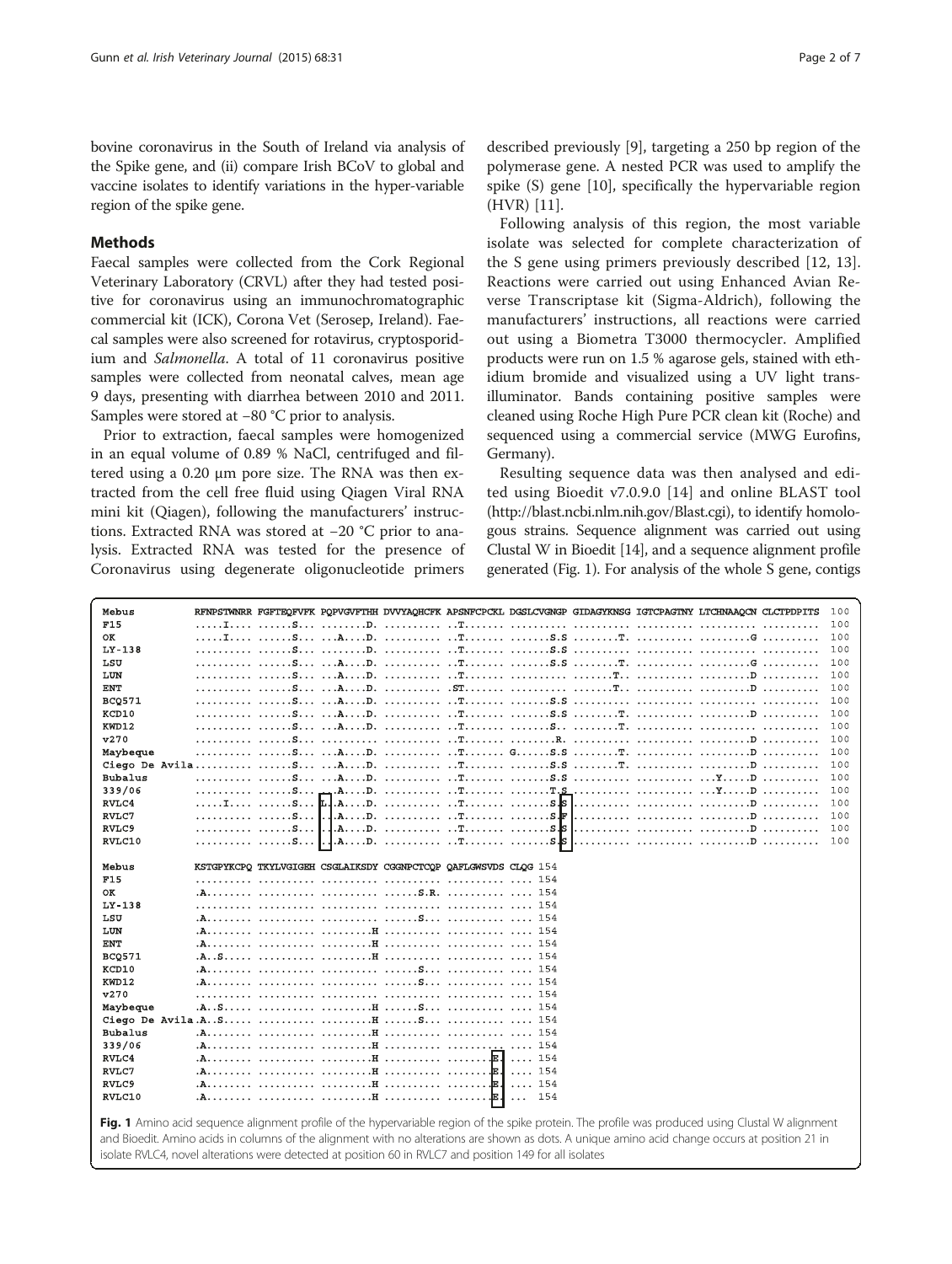Fig. 2 Maximum Likelihood tree based on partial length of the spike gene specifically the HVR (464 bp), nt positions 1324 to 1787. All Irish isolates from this study are represented by a filled circle (●)

<span id="page-3-0"></span>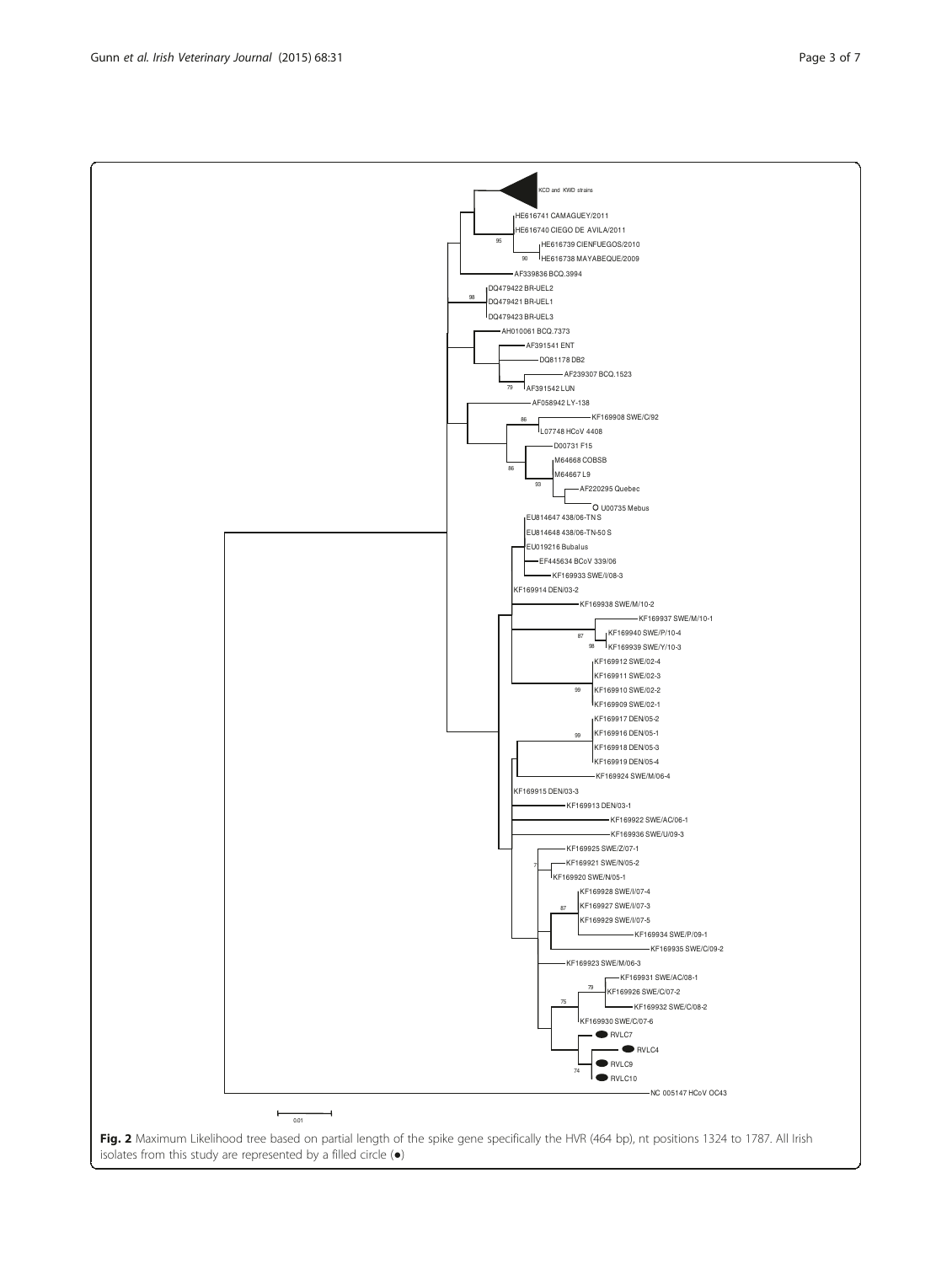<span id="page-4-0"></span>were assembled using DNAstar program Seqman. The phylogenetic trees for the S gene were constructed using Maximum likelihood (ML) in MEGA5.1 [[15](#page-6-0)] with a GTR model, plus gamma distribution and invariant sites with 1000 bootstrap replicates (Figs. [2](#page-3-0) and 3). In ML trees shown, all strains are displayed with accession numbers.

Partial nucleotide sequences are available for Polymerase gene (JN204179, JN204180), Spike (KF272908, KF272910, KF272912, KF272914). The complete gene sequence of the spike protein of Irish BCoV strain RVLC7 was registered in Genbank under the accession number-KF272919.

### Results

Eleven coronavirus ICK positive specimens were collected from the CRVL and then subjected to further analysis at the Virology Unit, Department of Biological Sciences, Cork Institute of Technology (CIT). Of the 11 positive faecal samples tested using an ICK, 8/11 (72.7 %) tested positive for coronavirus using molecular techniques (Table [1\)](#page-5-0). Initial analysis was carried out using the online BLAST tool, Bioedit [\[14\]](#page-6-0), and using MEGA5.1 [[15](#page-6-0)] for phylogenetic analysis. Initially, a partial sequence representing the HVR of the spike was characterized, 7/8 strains were successfully amplified, and 4 representative strains were selected and sequenced.

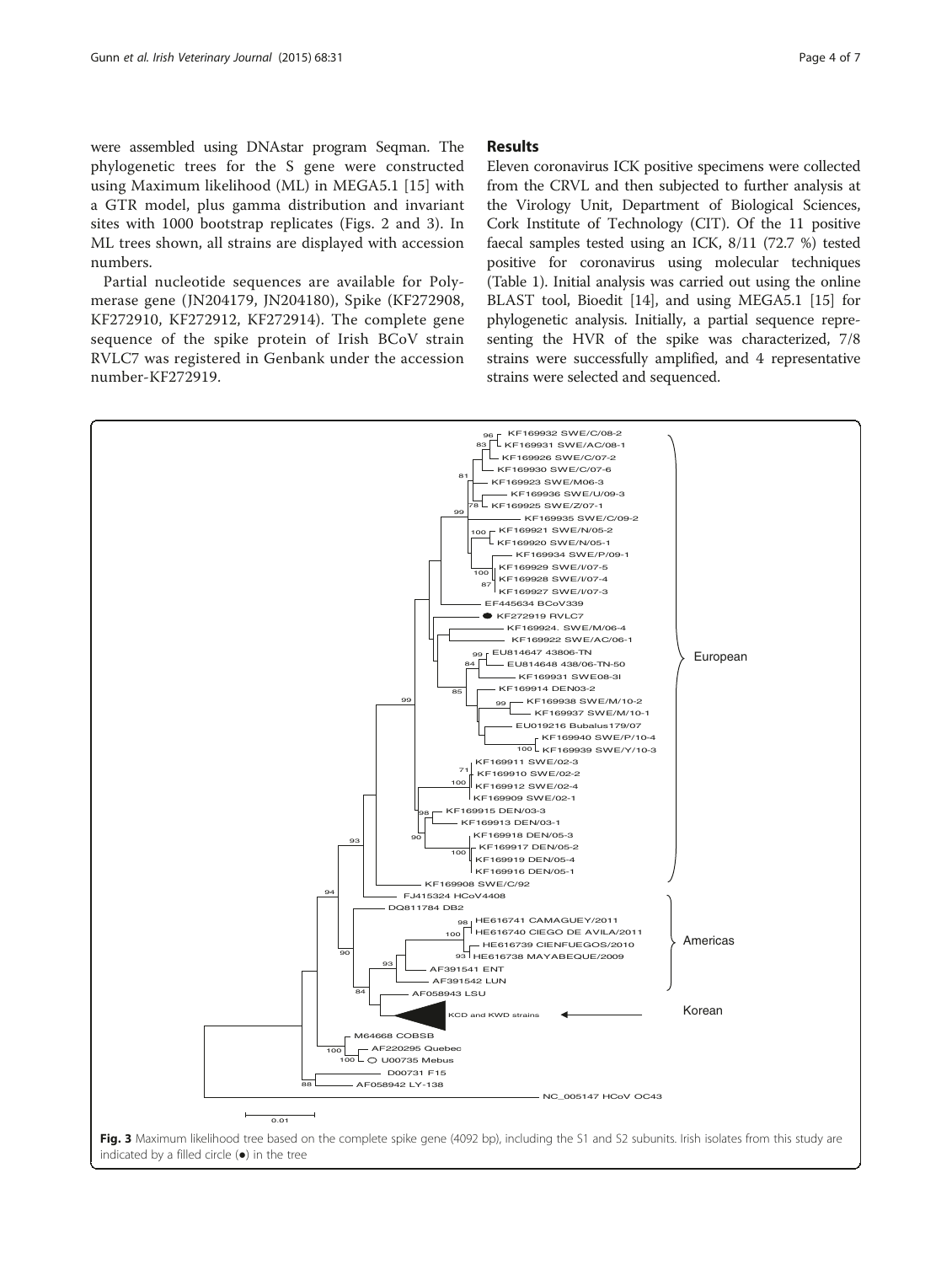<span id="page-5-0"></span>Table 1 Summary of the 11 isolates used in this study, number as per main text

|                   |         |      | Coronavirus |        |
|-------------------|---------|------|-------------|--------|
| Name              | Age     | Year | Polymerase  | Spike  |
| RVLC1             | 30 days | 2010 |             |        |
| RVLC <sub>2</sub> | 7 days  | 2010 | $^{+}$      | $^{+}$ |
| RVLC3             | 5 days  | 2010 |             |        |
| RVLC4             | 7 days  | 2011 | $^{+}$      | $^{+}$ |
| RVLC5             | 5 days  | 2011 | $+$         | $^{+}$ |
| RVLC6             | 7 days  | 2011 |             |        |
| RVLC7             | 7 days  | 2011 | $^{+}$      | $^{+}$ |
| RVLC8             | 21 days | 2011 |             | $^{+}$ |
| RVLC9             | 8 days  | 2011 | $^{+}$      | $^{+}$ |
| RVLC10            | 3 days  | 2011 | $^{+}$      | $^{+}$ |
| RVLC11            | 9 days  | 2011 | $^{+}$      |        |

Sequence alignment of the spike HVR showed that Irish strains had novel substitutions compared to the Mebus strain sharing between 92.2–93.5 % amino acid identity. The hypervariable region of the spike gene (S) had 7 single nucleotide polymorphisms (SNPs) in a 464 bp sequence,

Table 2 Sub-sampling of the complete alignment of the spike gene

|  | Page 5 or |  |
|--|-----------|--|
|  |           |  |

resulting in 3 amino acid changes (Fig. [1](#page-2-0)); the amino acid changes occurred at positions 21, 60 and 149. Position 21 had a substitution from proline to leucine, found only in isolate RVLC4. Position 60 shows two different residue changes, the most common being proline to serine (RVLC4, 9, 10 However, only 3/4 of the Irish strains contained this proline to serine substitution, while the fourth contained a change from proline to phenylalanine (RVLC 7), which has a different polarity and lacks the ability to be phosphorylated. The position 149 shift was found in all strains and resulted in an aspartic acid residue being changed to glutamic acid here.

From alignment analysis of the HVR sequences, one isolate was selected for complete sequencing of the whole S gene, using primers previously described [\[12, 13](#page-6-0)]. Isolate RVLC7 was selected due to the novel polymorphism identified in position 60 of the HVR (proline to phenylalanine, corresponding to position 501 in the complete S protein). As depicted in Table 2, the complete spike protein contained a total of 14 residue changes when compared to the Mebus strain; 9 of these changes were shared with other strains found in Europe (light grey regions in Table 2),

|                                      | Amino acid positions |                         |    |                         |             |                |                |             |                |                |              |                |      |             |
|--------------------------------------|----------------------|-------------------------|----|-------------------------|-------------|----------------|----------------|-------------|----------------|----------------|--------------|----------------|------|-------------|
| <b>Strain</b>                        | 3                    | $\overline{\mathbf{4}}$ | 23 | 115                     | 141         | 257            | 501            | 590         | 608            | 897            | 909          | 927            | 1260 | 1278        |
| <b>Bo/MEBUS/U00735</b>               | L                    | T                       | T  | $\overline{\mathbf{K}}$ | $\circ$     | $\overline{T}$ | $\overline{P}$ | D           | D              | $\overline{S}$ | K            | $\overline{S}$ | D    | N           |
| <b>RVLC7</b>                         | F                    | L                       | S  | N                       | H           | $\mathbf N$    | $\mathbf{F}$   | E           | $\overline{G}$ | F              | $\mathbb{R}$ | $\overline{A}$ | N    | T           |
| <b>Bo/BCoV</b><br>339/06/EF445634    | L                    | T                       | T  | $\mathbf N$             | $\mathbf Q$ | $\mathbf N$    | S              | D           | G              | S              | $\mathbb{R}$ | $\overline{A}$ | N    | $\mathbf N$ |
| <b>Bo/BUBALUS</b><br>179/07/EU019216 | L                    | $\mathbf{I}$            | T  | N                       | $\circ$     | N              | $\overline{S}$ | $\mathbf D$ | $\overline{G}$ | S              | $\mathbb{R}$ | $\overline{A}$ | N    | $\mathbf N$ |
| Bo/438/06-<br><b>TN/EU814647</b>     | L                    | $\mathbf{I}$            | S  | $\mathbf K$             | $\circ$     | $\mathbf N$    | S              | $\mathbf D$ | $\mathbf G$    | S              | $\mathbb{R}$ | $\overline{A}$ | N    | $\mathbf N$ |
| Bo/468/06-TN-<br>50/EU814648         | L                    | T                       | S  | $\mathbf K$             | $\mathbf Q$ | $\mathbf N$    | $\overline{S}$ | D           | G              | S              | $\mathbb{R}$ | $\overline{A}$ | N    | $\mathbf N$ |
| Bo/SWE/C/92/KF16993<br>5             | $\mathbf{L}$         | $\overline{1}$          | T  | D                       | $\mathbf Q$ | $\mathbf T$    | $\mathbf{P}$   | E           | G              | S              | $\mathbb{R}$ | $\overline{A}$ | D    | ${\bf N}$   |
| <b>Bo/SWE/M/06-</b><br>4/KF169924    | L                    | $\mathbf{I}$            | S  | N                       | $\mathbf Q$ | $\overline{N}$ | $\overline{F}$ | E           | $\mathbf G$    | S              | $\mathbb{R}$ | $\overline{A}$ | N    | $\mathbf N$ |
| Bo/DEN/03-2/KF169914                 | L                    | I                       | S. | D                       | $\mathbf Q$ | $\mathbf N$    | S              | D           | G              | S              | $\mathbb{R}$ | $\overline{A}$ | N    | $\mathbf N$ |
| Hu/HCoV<br>4408/NC005147             | L                    | $\mathbf{I}$            | T  | N                       | $\circ$     | T              | $\mathbf{P}$   | E           | $\overline{G}$ | S              | $\mathbb{R}$ | $\overline{A}$ | D    | $\mathbf N$ |
| Bo/LY-138/AF058942                   | L                    | I                       | T  | $\mathbf N$             | $\mathbf Q$ | T              | S              | $\mathbf D$ | $\mathbf D$    | S              | K            | S              | D    | $\mathbf N$ |
| Bo/DB2/DQ811784                      | L                    | I                       | T  | N                       | $\mathbf Q$ | $\mathbf T$    | $\mathbf{P}$   | D           | D              | S              | $\mathbf K$  | S              | H    | $\mathbf N$ |

All 14 amino acid substitutions present within the Irish isolate RVLC7 in comparison to vaccine strain Mebus are shown. Light grey regions are shared residue alterations while dark grey regions are unique to RVLC7

Abbreviation: Bo Bovine, Hu Human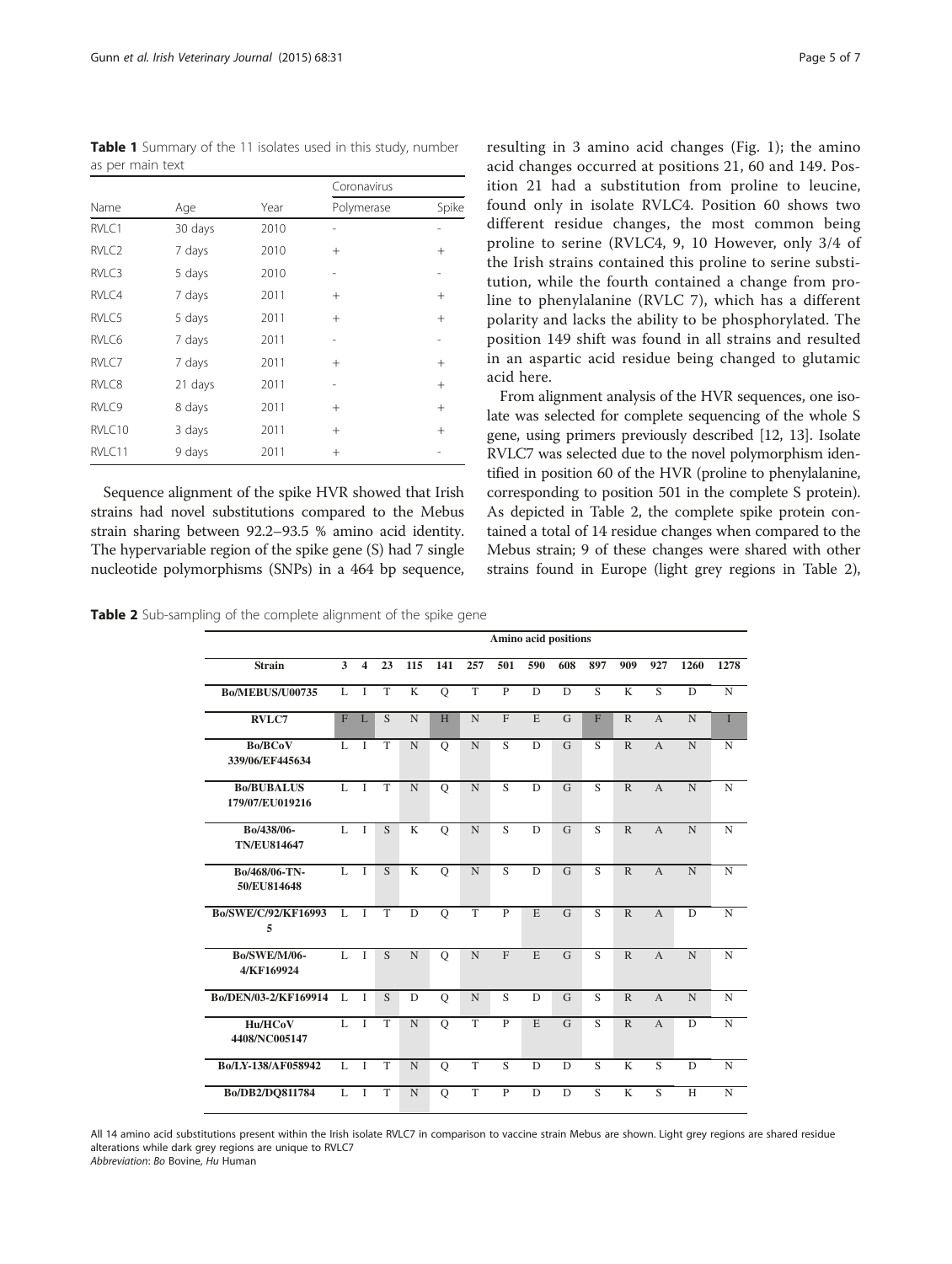<span id="page-6-0"></span>while 5 were unique to Irish isolate RVLC7 (dark grey regions in Table [2](#page-5-0)).

#### **Discussion**

In 2012, BCoV was the most commonly isolated virus from live clinical cases of pneumonia and is also an important cause of enteric disease in young Irish calves [7]. In this study, we aimed to characterize bovine coronavirus in Ireland, and compare Irish BCoV strains with field and vaccine global strains. The partial gene tree for the hypervariable region of the S1 subunit of the spike gene showed that the Irish isolates clustered together with other European isolates (Italian, Swedish and Dutch) (Fig. [2](#page-3-0)). The phylogenetic tree of the complete spike gene shows that the European isolates form a distinct clade in comparison to American, Canadian and Korean isolates these different clades may represent differences in antigenicity [[16](#page-7-0)] and possibly different lineages (Fig. [3\)](#page-4-0). The Irish isolates group together, clustering with European isolates, in a distinct clade. It is known that viral lineages can form natural groups based on geographical location as can be seen with human Group A Rotavirus[[17](#page-7-0)]. Sequence alignment profiles of the HVR revealed a polymorphism in all Irish isolates (position 149 in Fig. [1](#page-2-0), position 590 in the whole protein), a change from aspartic acid to glutamic acid. This change is also present in Human Coronavirus 4408, a BCoV-like isolate from a child in USA [\[18\]](#page-7-0). A previously identified polymorphism was identified in Irish isolate RVLC7 [11], (position 60 in Fig. [1,](#page-2-0) residue 501 in whole protein), a substitution from proline to phenylalanine was detected, this substitution has been associated immunological escape mutants through changes in protein secondary structure [12, [19\]](#page-7-0). The vaccine licensed for use in Ireland is based on the Mebus strain, which is in a different clade. This phylogenetic difference between wild type and vaccine strains has been reported previously in other jurisdictions [[20\]](#page-7-0). The data presented here suggests partitioning of Irish BCoV wild type strains away from the vaccine strain, and we identified the presence of novel mutation in spike HVR in wild type strain (RVLC 7, phenylalanine 501).

### Conclusion

Monitoring of bovine coronavirus in Ireland is important as the data suggests that the current isolates in circulation maybe diverging. In addition, phylogenetic analysis demonstrated clear differences between European and global BCoV strains, therefore, continuous monitoring of BCoV is essential in order to detect new BCoV strains which may emerge and provide data which can be used to inform future BCoV vaccine design.

#### Competing interests

None of the authors of this paper has a financial or personal relationship with other people or organisations that could inappropriately influence or bias the content of the paper. The authors declare that they have no competing interests.

#### Authors' contributions

LG carried out the analysis and drafted the manuscript. PC, MJOC and HOS helped draft the manuscript and gave final approval of the version to be published. All authors read and approved the final manuscript.

#### Acknowledgements

The authors wish to thank our colleagues at the CRVL, particularly Maria Colgan for assistance with collection of specimens.

#### Funding

Funding for this research was provided under the National Development Plan, through the Food Institutional Research Measure (grant no. 05/R&D/ CIT/365, awarded to HOS) administered by the Department of Agriculture, Food and Marine, Ireland).

#### Author details

<sup>1</sup>Department of Biological Sciences, Cork Institute of Technology, Rossa Ave, Bishopstown, Cork, Ireland. <sup>2</sup> Bioinformatics and Molecular Evolution Group, School of Biotechnology, Dublin City University, Glasnevin, Dublin 9, Ireland.

### Received: 24 April 2015 Accepted: 16 December 2015 Published online: 30 December 2015

#### References

- 1. Lai MMC, Perlman S, Anderson LJ. Coronaviridae. In: Straus SE, editor. Fields virology. Philadelphia: Lippincott, Williams and Wilkins; 2007. p. 1917–74.
- 2. Clark MA. Bovine coronavirus. Br Vet J. 1993;149:51–70.
- 3. Deregt D, Babiuk LA. Monoclonal antibodies to bovine coronavirus: characteristics and topographical mapping of neutralizing epitopes on the E2 and E3 glycoproteins. Virology. 1987;161:410–420.
- 4. Gunn H. Elimination of transmissible gastroenteritis virus from a pig farm by culling and serological surveillance. Vet Rec. 1996;9:196–8.
- 5. Priestnall SL, Brownlie J, Dubovi EJ, Erles K. Serological prevalence of canine respiratory coronavirus. Vet Microbiol. 2006;115:43–53.
- 6. Thompson HP, Dooley JSG, Kenny J, McCoy M, Lowery CJ, Moore JE, et al. Genotypes and subtypes of Cryptosporidium spp. in neonatal calves in Northern Ireland. Parasitol Res. 2007;100:619–24.
- 7. AFBI / DAFF Veterinary Laboratories Publication. All-Island Animal Disease Surveillance Report. 2013[.http://www.agriculture.gov.ie/media/migration/](http://www.agriculture.gov.ie/media/migration/animalhealthwelfare/labservice/rvlreportpictures/2013%20AFBI-DAFM%20All-island%20Surveillance%20Report.pdf) [animalhealthwelfare/labservice/rvlreportpictures/2013%20AFBI-DAFM%20All](http://www.agriculture.gov.ie/media/migration/animalhealthwelfare/labservice/rvlreportpictures/2013%20AFBI-DAFM%20All-island%20Surveillance%20Report.pdf)[island%20Surveillance%20Report.pdf](http://www.agriculture.gov.ie/media/migration/animalhealthwelfare/labservice/rvlreportpictures/2013%20AFBI-DAFM%20All-island%20Surveillance%20Report.pdf).
- 8. Mebus CA, White RG, Stair EL, Rhodes MB, Twiehaus MJ. Neonatal calf diarrhea: results of a field trial using a reo-like virus vaccine. Vet Med Small Anim Clin. 1972;67:173–4.
- 9. Stephensen CB, Casebolt DB, Gangopadhyay NN. Phylogenetic analysis of a highly conserved region of the polymerase gene from 11 coronaviruses and development of a consensus polymerase chain reaction assay. Virus Res. 1999;60:181–9.
- 10. Brandão PE, Gregori F, Monteleone GS, Soares RM, Rosales CAR, Jerez JA. Nested pcr assay for detection of bovine coronavirus S1 gene. Arq Inst Biol. 2003;70:1–3.
- 11. Rekik MR, Dea S. Comparative sequence analysis of a polymorphic region of the spike glycoprotein S1 subunit of enteric bovine coronavirus isolates. Arch Virol. 1994;135:319–31.
- 12. Hasoksuz M, Sreevatsan S, Cho KO, Hoet AE, Saif LJ. Molecular analysis of the S1 subunit of the spike glycoprotein of respiratory and enteric bovine coronavirus isolates. Virus Res. 2002;84:101–9.
- 13. Martínez N, Brandão PE, de Souza SP, Barrera M, Santana N, de Arce HD, et al. Molecular and phylogenetic analysis of bovine coronavirus based on the spike glycoprotein gene. Infect Genet Evol. 2012;12:1870–8.
- 14. Hall TA. BioEdit: a user-friendly biological sequence alignment editor and analysis program for Windows 95/98/NT. Nucl Acids Symp Ser. 1999;41:95–8.
- 15. Tamura K, Peterson D, Peterson N, Stecher G, Nei M, Kumar S. MEGA5: molecular evolutionary genetics analysis using maximum likelihood, evolutionary distance, and maximum parsimony methods. Mol Biol Evol. 2011;28:2731–9.